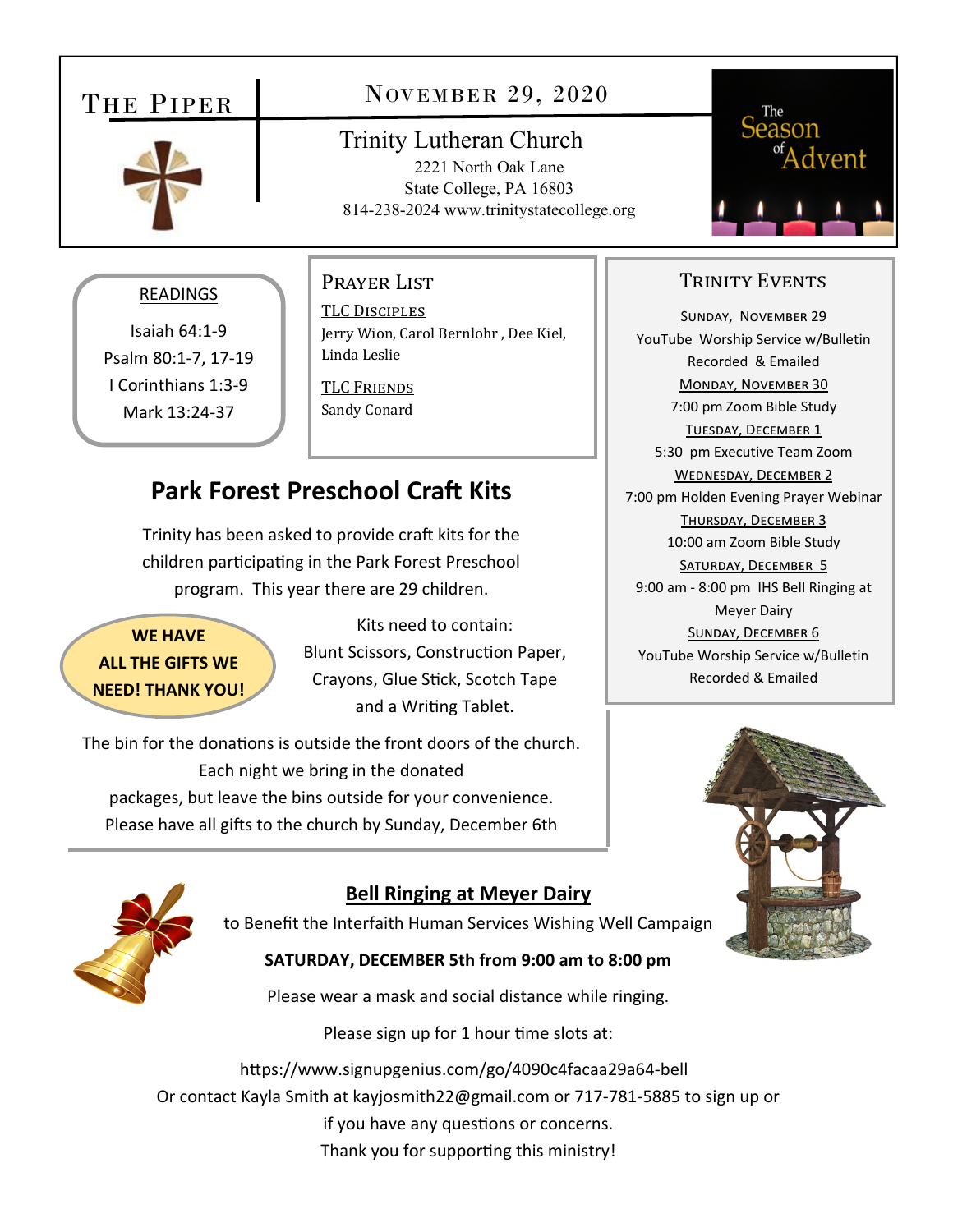



Our 38th annual Alternative Christmas Fair will take place "virtually" this year, December 6 through December 20, due to COVID‐19 concerns. On those days holiday "shoppers" can donate to 30 local, national, and international charities. A quick trip to https:// ubbcwelcome.org/acf will show you how to give online or by check. You can also use the QR code above to access the online shopping center via your mobile device.

Last year, 26 charities shared in more than \$43,000 that was given by people in our community. While we miss the opportunity to have representatives of our beneficiaries gather in Fellowship Hall to meet and talk with our "shoppers," (we'll do that again next year) we are excited at being able to offer to our patrons the ease of online giving. And the extra "space" we gain by not being in a physical place has allowed us to add four new organizations for 2020.

Here are the organizations to which you may donate:

Center for Alternatives in Community Justice **Biggs** Hope International Services Centre County PAWS **Centre County PAWS Example 20 A** Care **House of Care** Centre County Youth Service Bureau **1988 1998 1999 1999 1999 1999 1999 1999 1999 1999 1999 1999 1999 1999 1999 1999 1999 1999 1999 1999 1999 1999 1999 1999 1999 1999 199** Centre Helps Interfaith Human Services Centre LGBTQA Support Network Jana Marie FoundaƟon CentrePeace **Council** CentrePeace *CentrePeace* **Council CentrePeace Council Centre** Centre Region Down Syndrome Society **by a struck of the Cold** Out of the Cold Centre Safe PA Interfaith Power and Light Centre Volunteers in Medicine **Society Centre County Chapter** Chapter **County Chapter** County Chapter Centre Wildlife Care Park Forest Preschool Church World Service Save the Children Clearwater Conservancy of Central PA State College Food Bank Dyslexia Reading Center of Central PA State College Meals on Wheels Habitat for Humanity of Centre County Ten Thousand Villages Heifer International **Base of the Contract of Transform** Tides Program

Make the season merrier by supporting the good work of these charities! See you at The Alternative Christmas Fair!